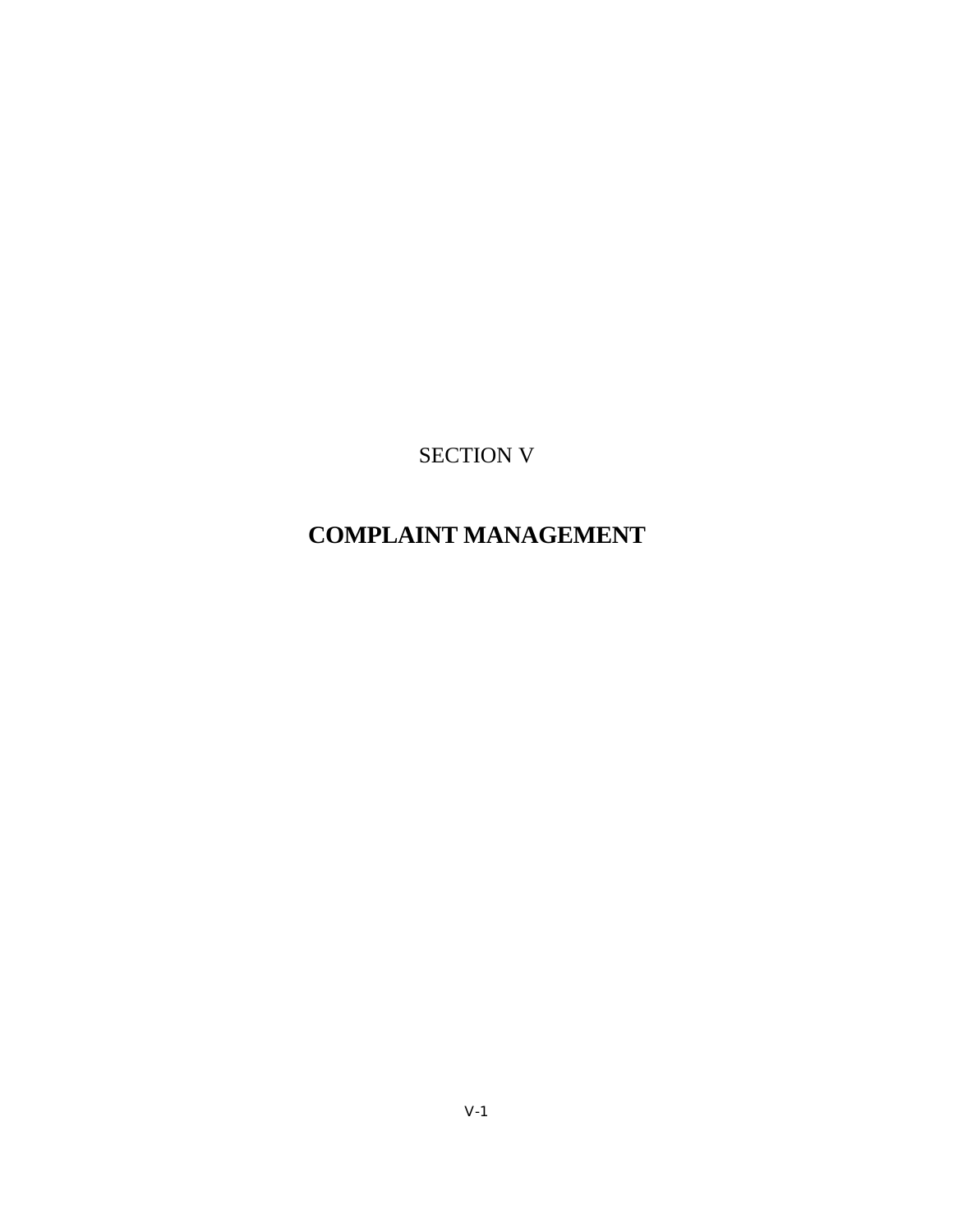## **COMPLAINT MANAGEMENT**

This section discusses a variety of issues related to the management of complaints made by or on behalf of residents in long term care facilities. It provides a practical approach to handling complaints, in five parts:

- A. Complaint Receipt
- B. Complaint Investigation
- C. Complaint Resolution
- D. Complaint Follow-up
- E. Documentation of the Complaint Resolution Process

## A. **COMPLAINT RECEIPT**

This part stresses the various sources and types of complaints and the general approach that should be taken by the community advisory committee.

1. Sources of Complaint

The community advisory committee will receive complaints via telephone, mail, or personal contact from a variety of sources, including:

- Residents in the long term care facility;
- Resident's family;
- Resident councils:
- Regional Ombudsmen
- Friendly visitor groups;
- Facility staff;
- Facility administrator (against a family member or guardian);
- Social work and human service agencies;
- Legislators and political leaders;

The most common sources of complaints are the relatives or residents. However, they may hesitate to complain for fear of retaliation against their loved ones. Families may also fear that once the facility staff has labeled them as "complainers" or "guilty children" their credibility will decrease.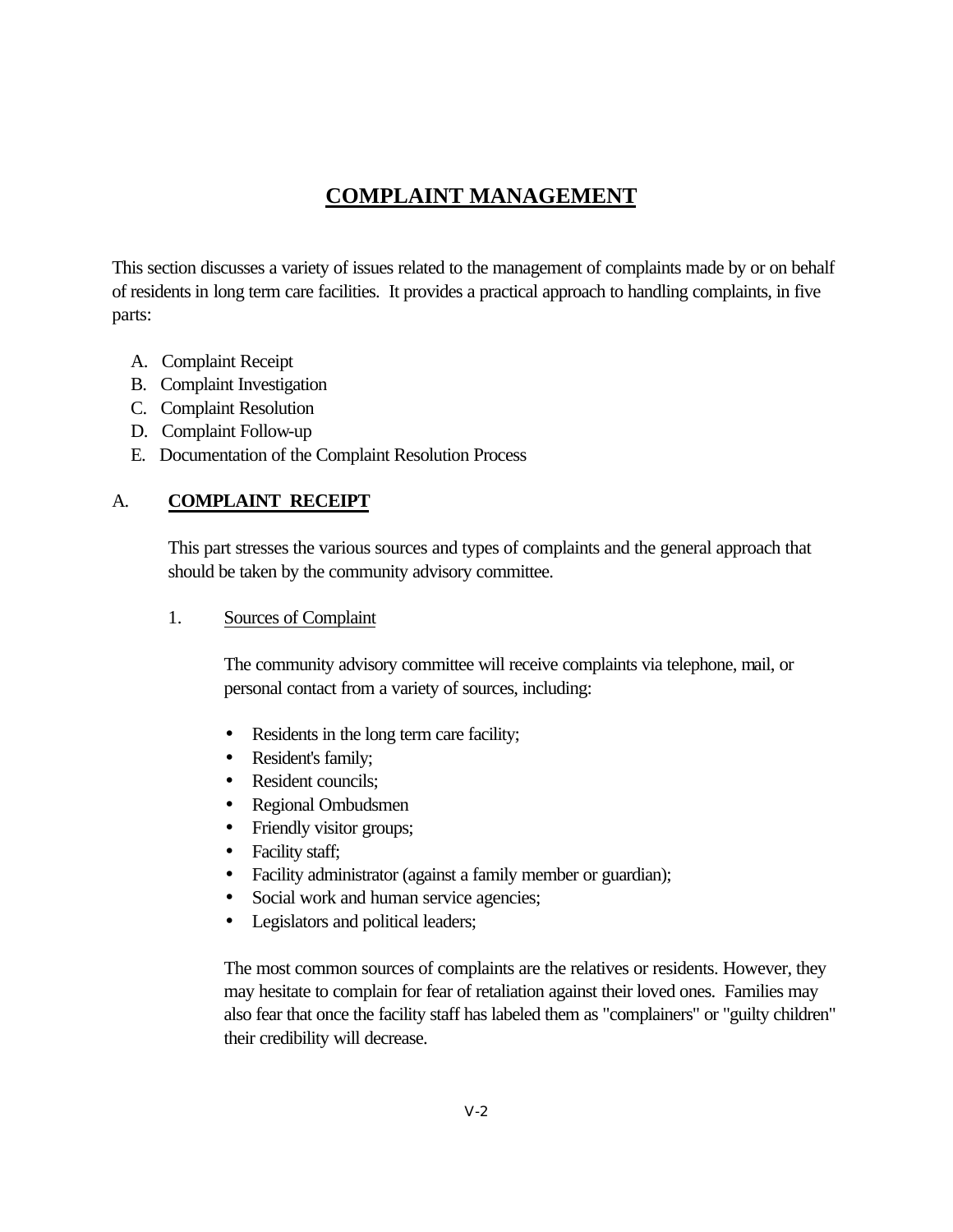Staff members are a frequent source of complaints. Staff complaints may be based on a variety of motives. On the one hand, many staff are concerned about residents and want to provide the best care possible. On the other hand, some staff become disgruntled with their employer due to low pay, poor working conditions or other disputes with management.

Another important source of complaints is from observation of community advisory committee members during official quarterly visits or friendly visits to the facility. These complaints might pertain to the general conditions of the facility that are in violation of all of the residents' rights or they might refer to the violation of a specific resident's right. Some of these complaints may be such that they can easily be verified and resolved "on the spot." (Examples: checking with staff to see if meals have been served, drugs administered, clothes washed, etc., are concerns that can easily be checked and answered). Other complaints might be sensitive and/or complex enough to necessitate consultation with the committee chairperson. You should use your own judgment in determining whether to attempt to resolve the complaint "on the spot. " When making this decision, it might be helpful to weigh the positive and negative consequences of your action.

When a complaint is received from any of these five sources, it should be brought to the attention of the committee chairperson. The committee should then analyze the complaint and create a plan of action for investigation.

#### 2. Complaint Resolution Procedures

Complaints received by the Office of State Long Term Care Ombudsman are referred to the appropriate Regional Long Term Care Ombudsman if the complaint is deemed appropriate for resolution by the Ombudsman Program. The State Ombudsman will provide technical assistance throughout the complaint resolution process if needed.

The following procedures will be followed by the regional long term care ombudsman and community advisory committees in the complaint resolution process.

- a. Complaints Received by Community Advisory Committee Members
	- (1) When a complaint is received by a community advisory committee member, it will be referred to the chairperson of the committee. The chairperson may consult with the regional long term care ombudsman to obtain technical assistance regarding the complaint.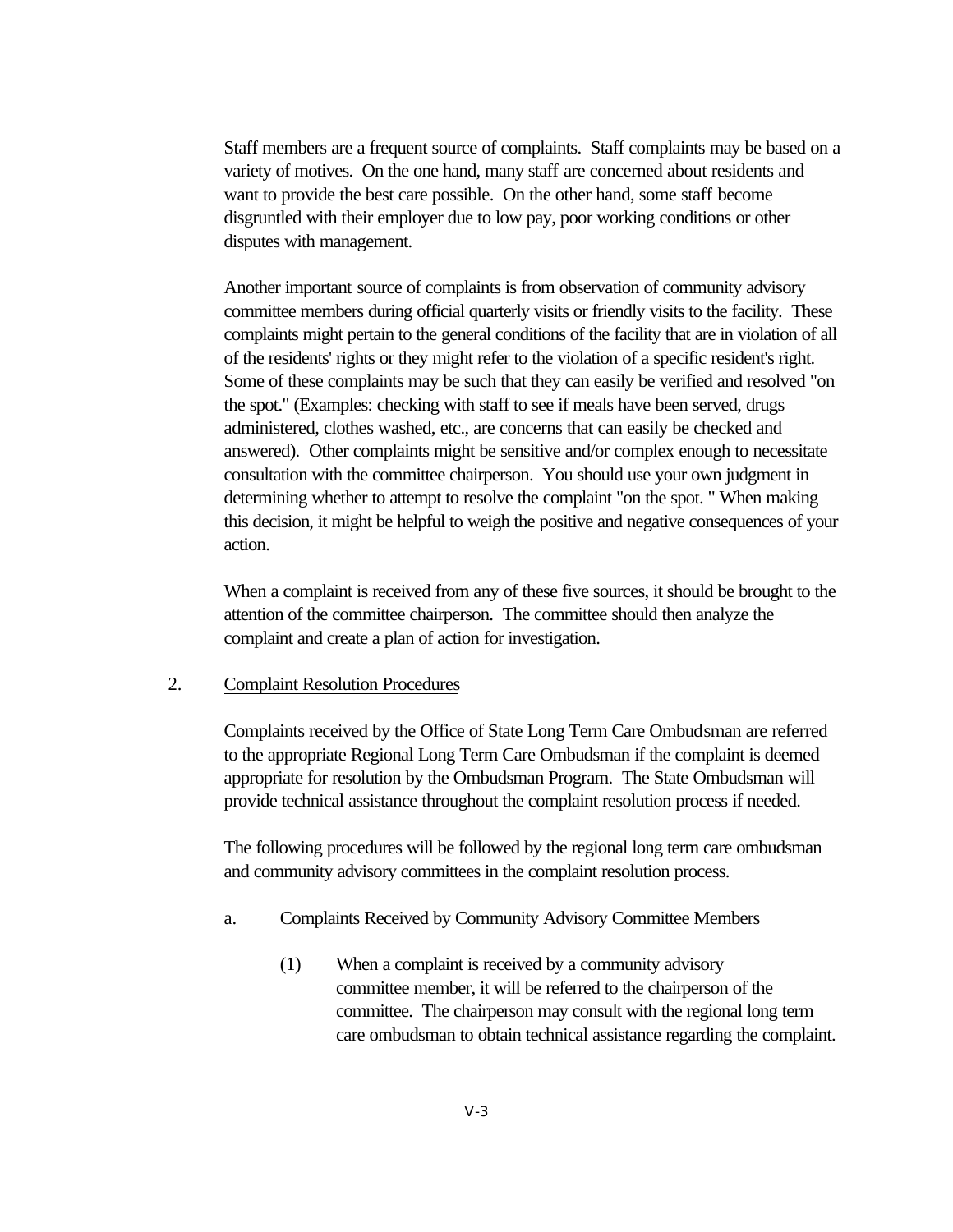If the chairperson does not disclose the identity of the resident, the community advisory committee members may attempt to resolve the complaint received. The chairperson is responsible for completion of the Case Record, maintaining confidentiality of the resident unless appropriate consent is obtained to disclose his/her identity. The Case Record will be completed and forwarded to the regional long term care ombudsman.

- (2) The regional long term care ombudsman is responsible for training community advisory committees in complaint resolution procedures, including timely response to complaints, use of appropriate consent forms, confidentiality requirements, procedures for reporting suspected cases of abuse, neglect and/or exploitation as well as possible licensure violations. S/he is also responsible for supplying copies of reporting and consent forms to the committee.
- (3) If the community advisory committee chairperson discloses the identity of the resident to the regional long term care ombudsman, the regional long term care ombudsman then assumes jurisdiction and oversight over the complaint. S/he may utilize the community advisory committee for grievance resolution if consent of the resident or resident's legal representative is obtained; however, s/he is responsible for ensuring appropriate procedures are followed, the appropriate consent forms are signed and that the Case Record is completed and kept in the regional long term care ombudsman's confidential locked files.
- (4) The regional long term care ombudsman is responsible for referring complaints which cannot be resolved through mediation, conciliation and persuasion with the facility administration to the appropriate licensure agency.
- b. Complaints Received Directly by the Regional Long Term Care Ombudsman
	- (1) When the regional long term care ombudsman receives a complaint directly, s/he retains jurisdiction and oversight over the complaint throughout the complaint resolution process. S/he is responsible for ensuring proper procedures are followed and appropriate consent forms are obtained.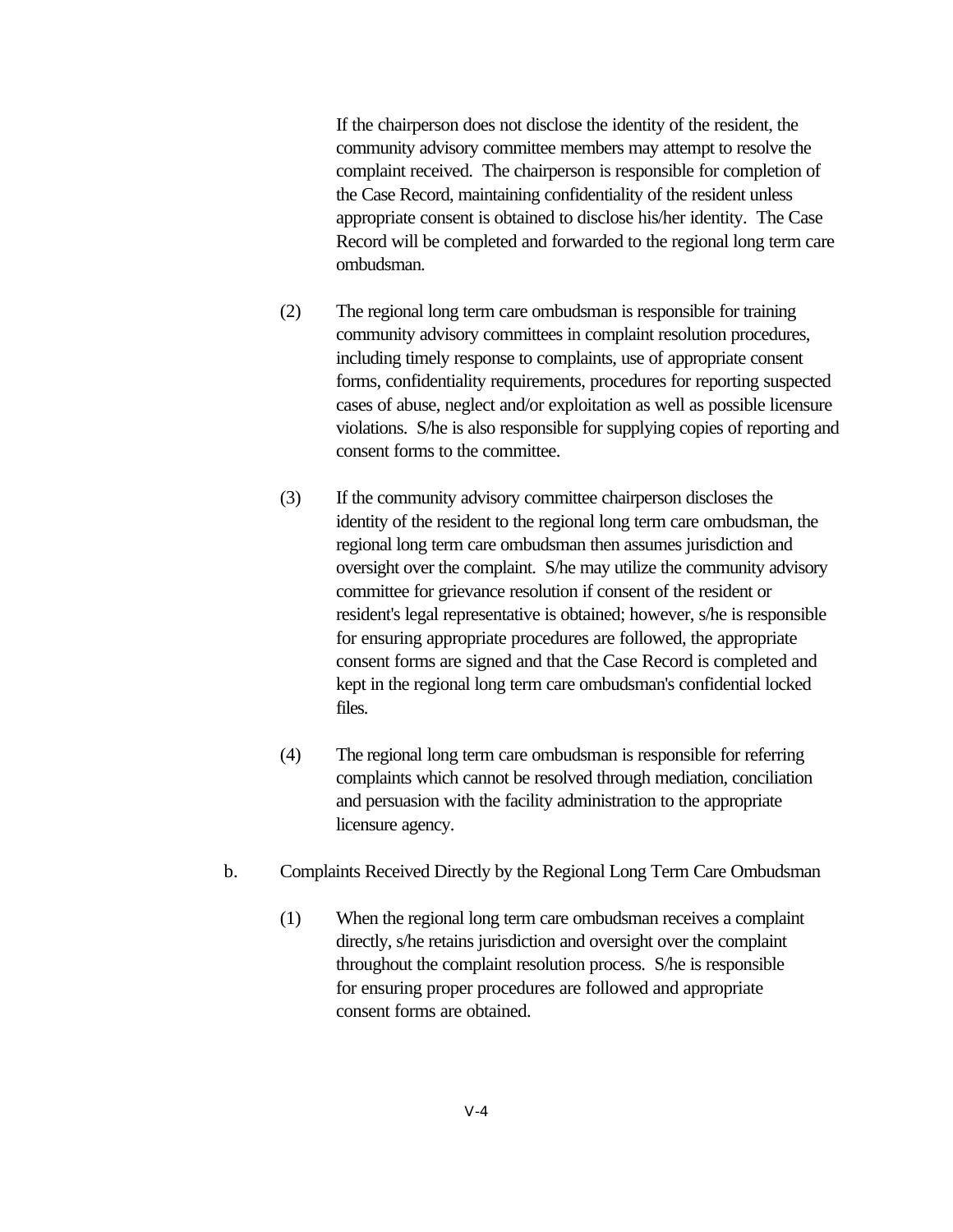(2) The regional long term care ombudsman will visit the resident in the facility within 1-4 working days from the date the complaint is received. The regional long term care ombudsman is responsible for obtaining information on the facility's visitor registration policy prior to visiting the facility and shall comply in full with that policy. The regional long term careombudsman will proceed to the resident's room after registration with the facility if required. The regional long term care ombudsman shall identify himself to the resident. The resident has the right to refuse to communicate with the ombudsman. The resident also has the right to participate in planning any course of action to be taken on his behalf by the regional long term care ombudsman. In addition, s/he has the right to approve or disapprove any proposed action to be taken on his behalf by the regional long term care ombudsman. If the resident refuses to communicate with the ombudsman, the complaint will be referred to a regulatory agency for investigation if appropriate and no further action will be taken by the regional long term care ombudsman on this resident's behalf. If the complaint is filed by the resident's guardian or other responsible party, s/he will be informed of the resident's decision and alternative methods and options for complaint resolution will be discussed.

> If the resident requests the services offered by the regional long term care ombudsman, then the ombudsman will inform the resident that either written consent, oral consent or a court order must be obtained in order to disclose the identity of the resident or complainant. Further, in order for the regional long term care ombudsman or representative of the ombudsman office to have access to the medical and social records of a resident, one of the following three conditions have to be met: (1) the representative has the permission of the resident or the legal representative of the resident; or (2) the resident is unable to consent to the review and has no legal representative; or (3) access to the records as is necessary to investigate a complaint if-(a) a legal guardian of the resident refuses to give permission; (b) a representative of the Office has reasonable cause to believe that the guardian is not acting in the best interests of the resident; and (c) the representative obtains the approval of the State Long Term Care Ombudsman. If the resident gives permission for the regional long term care ombudsman to disclose his/her identity and to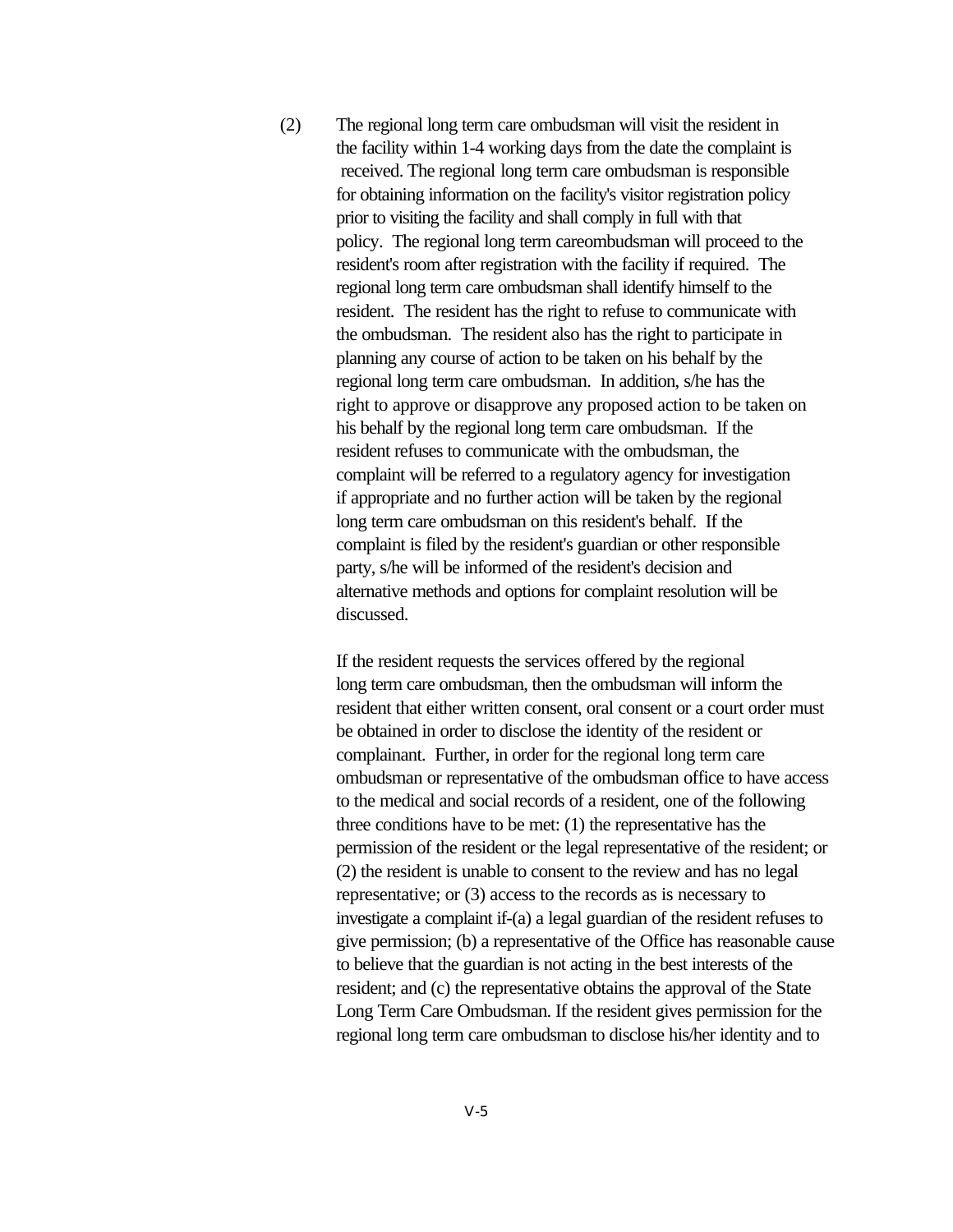review his medical and social records, the Resident Authorization Form (DHR-DOA-9113) shall be completed by the resident. If oral consent is obtained the Resident Oral Consent Form (DHR-DOA-9115) must be completed. The Consent to Review Medical/Social Records Form (DHR-DOA-9118) must also be completed in order to review records.

If the resident does not give permission for the regional long term care ombudsman to disclose his identity, but requests the regional long term care ombudsman to advocate on his behalf, the regional long term care ombudsman will attempt to resolve the complaint and not disclose the identity of the resident. If the resident gives permission to review his medical/social records, but does not give permission for his name to be disclosed, the Resident Authorization Form (DHR-DOA-9113) must be signed reflecting this decision, as well as the Consent to Review Medical/Social Records Form (DHR-DOA-9118). If the facility's policy requires disclosure of the name of the resident in order to access medical/social records and the resident requests that his/her name not be disclosed, the regional long term care ombudsman will inform the resident of the facility's policy and discuss alternative methods for facilitating resolution of the complaint by referral of the complaint to the appropriate regulatory agency for investigation or the regional long term care ombudsman can attempt to resolve the complaint without viewing the resident's records. If the regional long term care ombudsman utilizes any community advisory committee members for grievance resolution, permission must be obtained from the resident to utilize them for this purpose. The community advisory committee members may resolve the complaint, but the regional long term care ombudsman must maintain jurisdiction and oversight over the complaint since s/he received it directly. The regional long term care ombudsman is responsible for completing the Case Record and attaching the appropriate consent form(s).

(3) The regional long term care ombudsman shall meet with the facility administrator or designated person in charge in an exit conference before any action is taken to allow the facility the opportunity to respond, provide additional information or take appropriate action to resolve the complaint. The regional long term care ombudsman will utilize techniques of mediation, conciliation and persuasion in attempting to resolve the complaint with the administrator of the facility. If these efforts are unsuccessful and the regional long term care ombudsman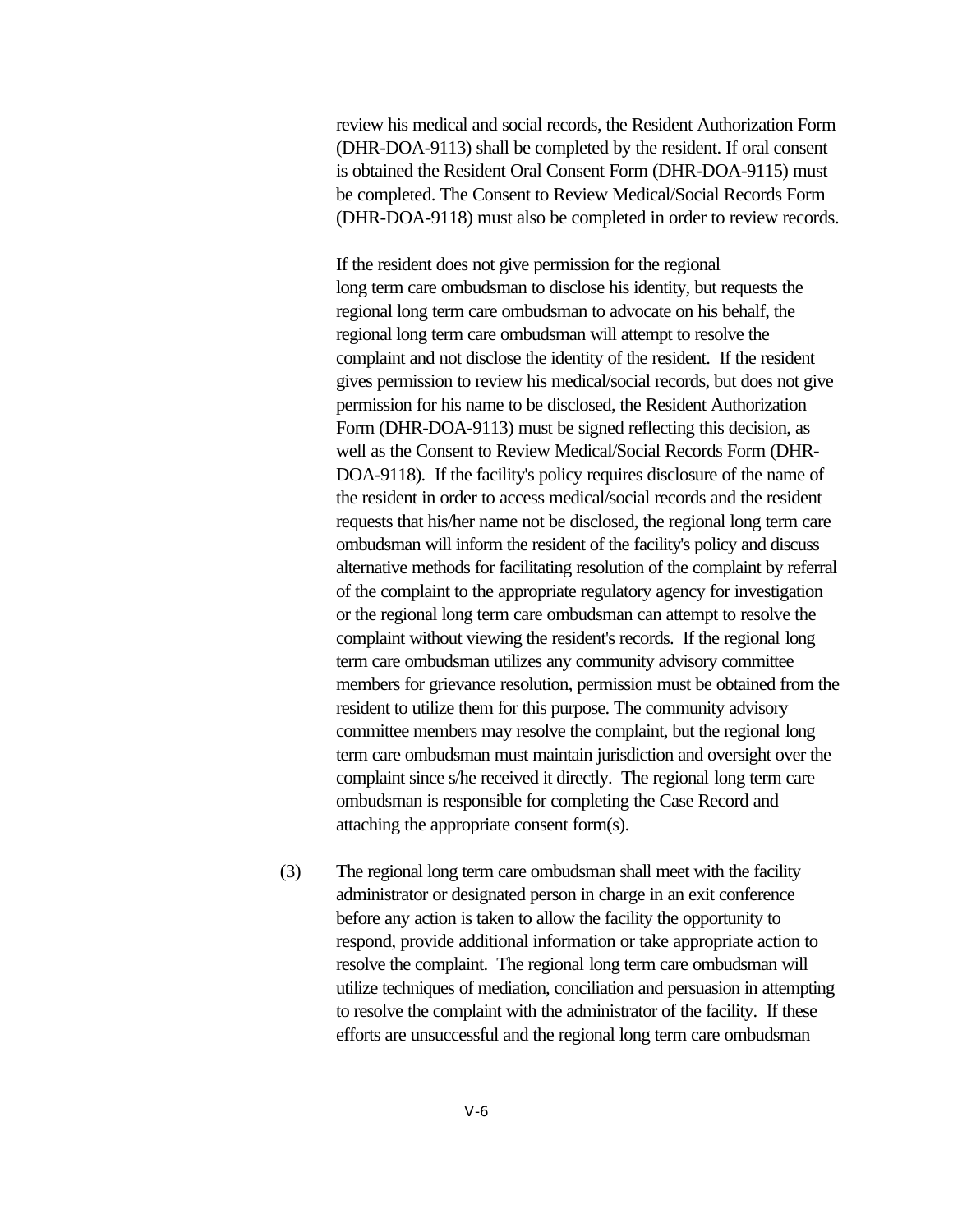determines that the complaint has not been resolved, it will be referred by the end of the next working day of the regional long term care ombudsman to the appropriate licensure agency pursuant to G.S.131E-100 through 110 and G.S.131D-2. If the regional long term care ombudsman determines that the complaint is unsubstantiated, s/he will explain why it was not substantiated and indicate that no further action will be taken by the regional long term care ombudsman.

(4) Complaint information will be recorded on the Case Record (DHR-DOA-004). The appropriate consent form(s) must be attached to the Case Record. This information is confidential and shall be kept in the regional long term care ombudsman's locked files. When the regional long term care ombudsman refers a complaint to a regulatory agency, s/he will request a written follow-up report on the findings of the investigation and/or whether it was substantiated.

> Upon completion of the complaint resolution process, the regional long term care ombudsman will provide follow-up information on the findings to the appropriate individual(s), (i.e. resident, resident's guardian and/or legal representative).

- c. Regional Long Term Care Ombudsman Receives Complaint Directly/Resident or Legal Representative Does Not Give Consent for Involvement of Community Advisory Committee in Complaint Resolution Process
	- (1) When the regional long term care ombudsman receives a complaint directly, s/he will visit the resident in the facility within 1-4 working days from date the complaint is received. The regional long term care ombudsman is responsible for obtaining information on the facility's visitor registration policy and shall comply in full with this policy. The regional long term care ombudsman will proceed to the resident's room after registration with the facility if required. The regional long term care ombudsman shall identify himself to the resident. If the resident or resident's legal representative requests the services of the regional long term care ombudsman, but does not give permission for other individuals to be involved in the complaint resolution process, the regional long term care ombudsman cannot involve the community advisory committee in the complaint resolution process. The regional long term care ombudsman is responsible for obtaining appropriate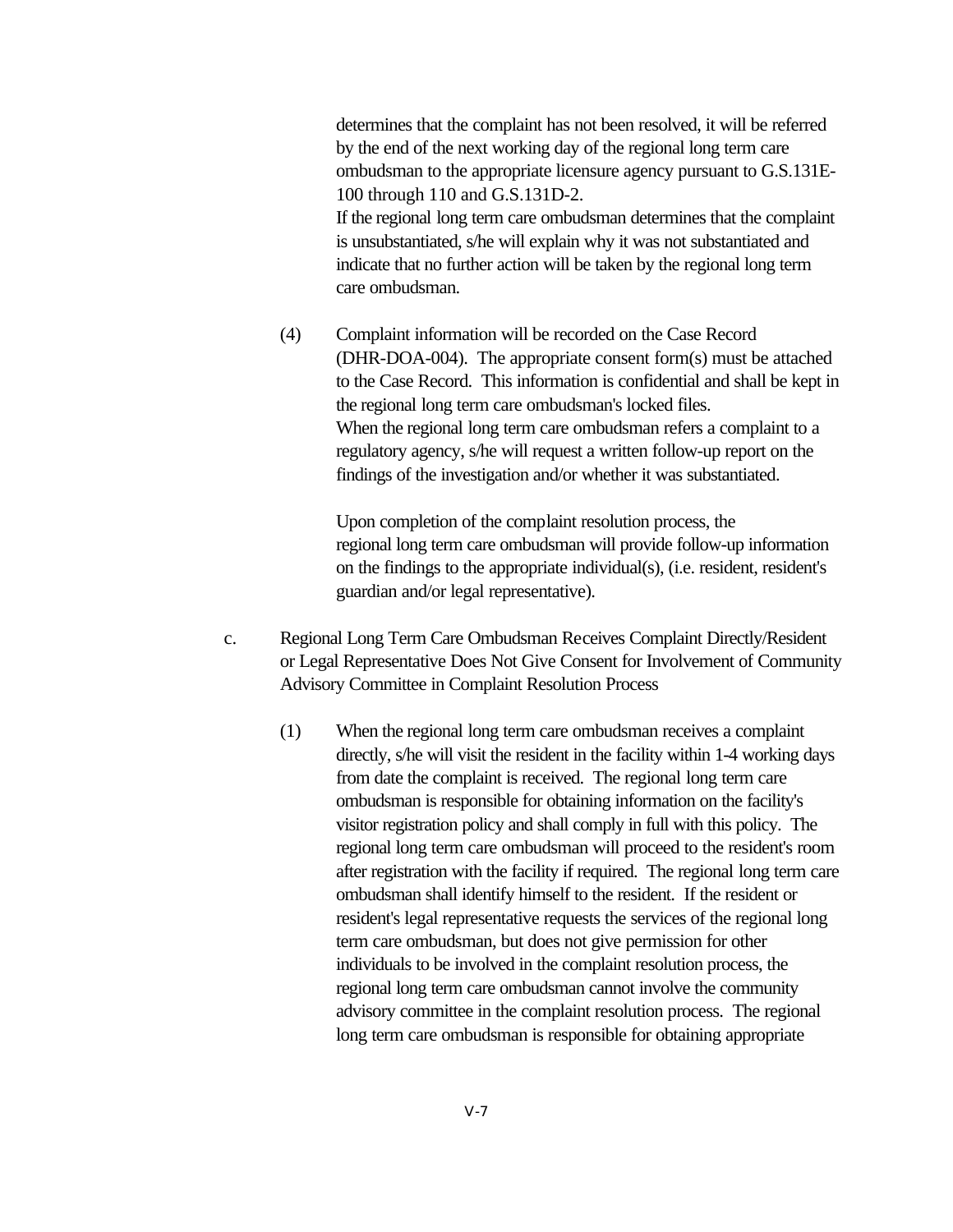consent of the resident or resident's legal representative on the appropriate consent form(s) (see Forms) to review the resident's medical/social records and the appropriate consent to disclose the identity of the resident.

- (2) The resident or resident's legal representative has the right to participate in planning any course of action to be taken by the regional long term care ombudsman on the resident's behalf. In addition, s/he has the right to approve or disapprove any proposed action to be taken on his/her behalf.
- (3) The regional long term care ombudsman will gather as much relevant information as possible in an effort to resolve the complaint locally.
- (4) The regional long term care ombudsman shall meet with the facility administrator or person in charge in an exit conference before any action is taken to allow the facility the opportunity to respond, provide additional information or take appropriate action to resolve the concern. The regional long term care ombudsman will utilize techniques of mediation, conciliation and persuasion in attempting to resolve the complaint with the administrator or the facility. If these efforts are unsuccessful and the regional long term care ombudsman determines that the complaint has not been resolved, it will be referred by the end of the next working day of the regional long term care ombudsman to the appropriate licensure agency pursuant to G.S. 131E-100 through 110 and G.S. 131D-2.

If the regional long term care ombudsman determines that the complaint is not substantiated, s/he will explain to the complainant and the resident or resident's legal representative why it was not substantiated and indicate that no further action will be taken by the regional long term care ombudsman.

(5) Complaint information will be recorded on the Case Record (DHR-DOA-004). The appropriate consent form(s) must be attached to the Case Record. This information is confidential and must be kept in the regional long term care ombudsman's locked files.

> When the regional long term care ombudsman refers a complaint to a regulatory agency, s/he will request a written follow-up report on the findings of the investigation and/or whether it was substantiated.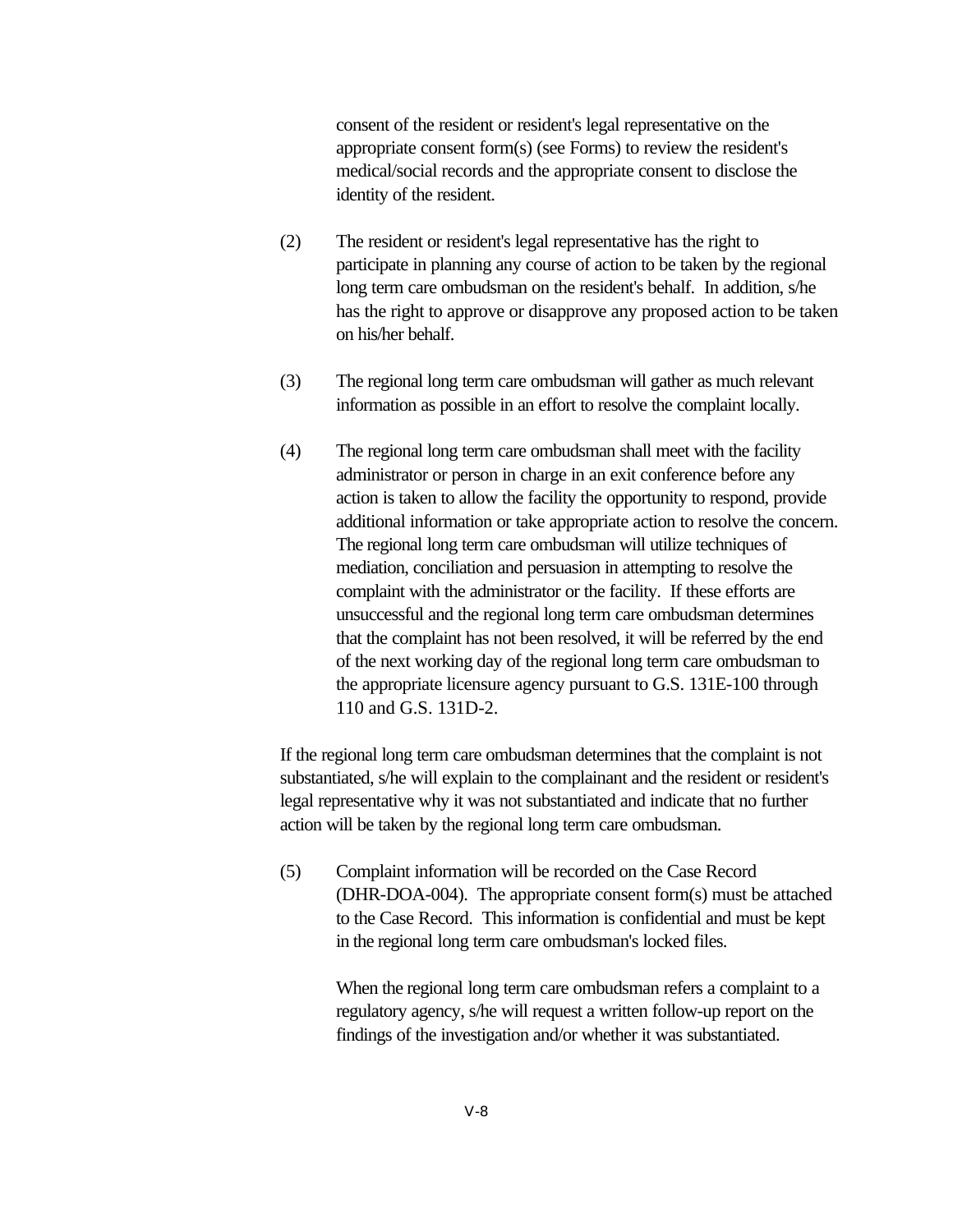Upon completion of the complaint resolution process, the regional long term care ombudsman will provide follow-up information on the findings to the appropriate individual(s).

- d. General Concerns Regarding Problems Observed While in a Facility
	- (1) While visiting a facility, if the regional long term care ombudsman/community advisory committee member observes any problems, s/he can address these concerns with the facility administration even if a formal complaint has not been filed.
	- (2) If the regional long term care ombudsman/community advisory committee member is unable to resolve the issue with the facility administrator and it involves possible licensure violations it will be referred to the appropriate licensure agency.
	- (3) The regional long term care ombudsman/community advisory committee member is responsible for completion of the Case Record and maintaining confidentiality of the resident(s).
- e. Anonymous Complaints Received by the Regional Long Term Care Ombudsman/Community Advisory Committee Member.
	- (1) When the regional long term care ombudsman/community advisory committee member receives an anonymous complaint s/he will attempt to resolve the complaint as a concern or issue with the facility administration utilizing techniques of mediation, conciliation, and persuasion.
	- (2) If the regional long term care ombudsman/community advisory committee member is unable to resolve the issues or concerns, s/he will refer it to the appropriate licensure agency for investigation.
	- (3) The regional long term care ombudsman/community advisory committee member is responsible for completion of the Case Record and maintaining confidentiality of the resident(s).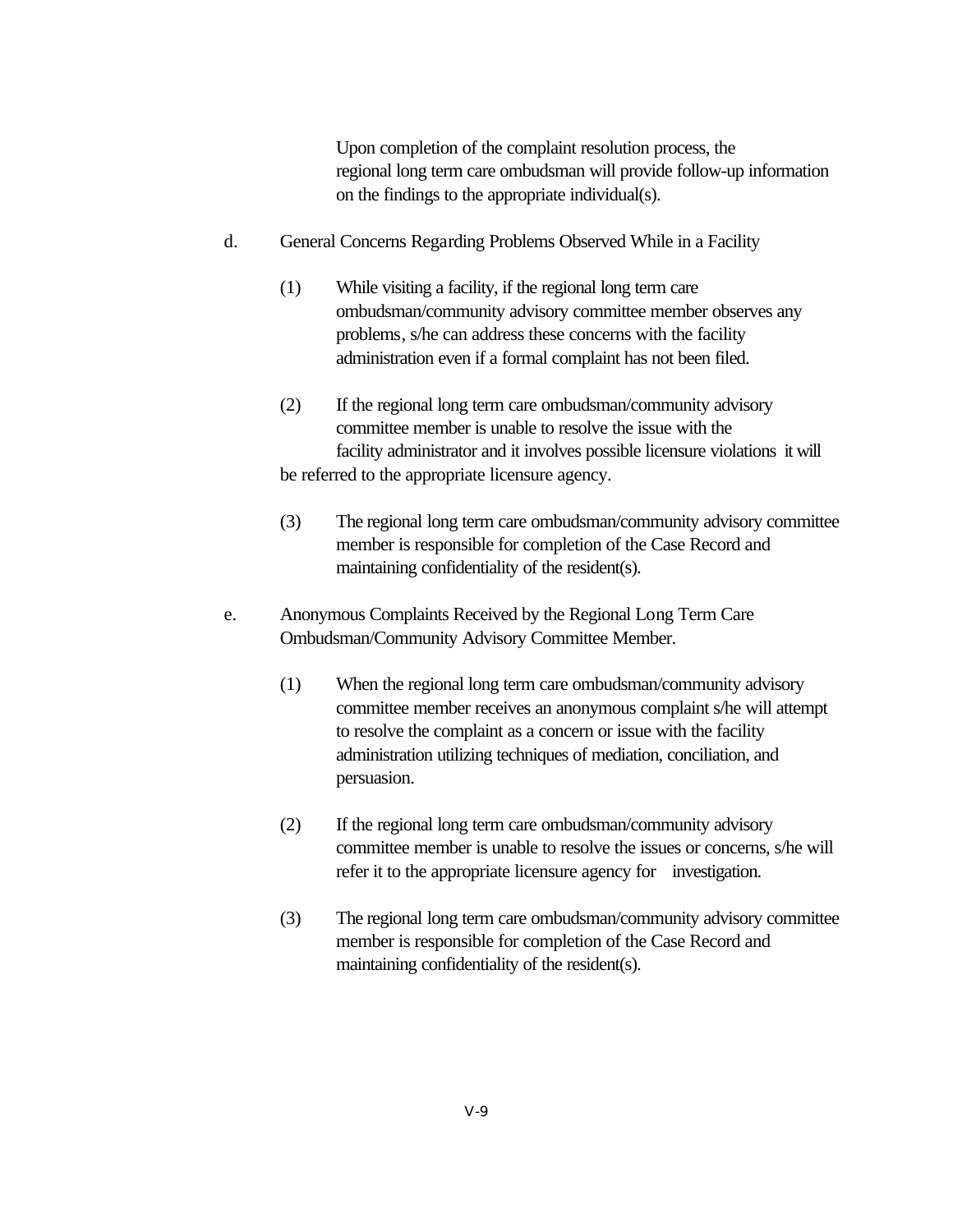(4) If the regional long term care ombudsman/community advisory committee member receives an anonymous complaint about a specific complaint resolution, procedures discussed under Section VI shall be followed.

#### 3. Confidentiality

Frequently, the complainant will request that his/her name and/or name of a resident be kept confidential during the resolution process. Many people will only make a complaint if they are assured of this confidentiality.

You should explain the requirement for confidentiality required by law (G.S. 131D-31 and G.S. 13E-128) and Division of Aging Policies and Procedures to the complainant before initiating the complaint resolution process. If individuals insist that their names be kept confidential, they should be told that even though you will do everything possible to protect their identity, there is the possibility that the facility may be able to determine who made a complaint. You should also explain that certain types of complaints are virtually impossible to investigate without revealing the identity of the resident. You should discuss with the complainant the risks involved in being identified. A guarantee that retaliation will not occur should never be offered to obtain the complainant's permission to use his/her name. In cases where complainants agree to have their names revealed, the community advisory committee should have the appropriate consent form(s) signed authorizing the disclosure of names.

#### 4. Anonymous Complaints

Anonymous complaints pose similar problems to maintaining complainant or resident confidentiality. There are two types of anonymous complaints. One involves a complaint so general you may be unable to document the complaint.

Visiting the facility to observe the general conditions as well as discussions with residents will better enable the committee and/or the regional long term care ombudsman to determine the quality of care being provided.

Licensure records and any complaint investigation records available should be reviewed also. (Check with the regional long term care ombudsman on how to obtain).

If no investigation is made, then the complaint should be noted on the complaint form. In the event the facility is investigated in the future, the allegations of the anonymous complaint can be included in the inquiry.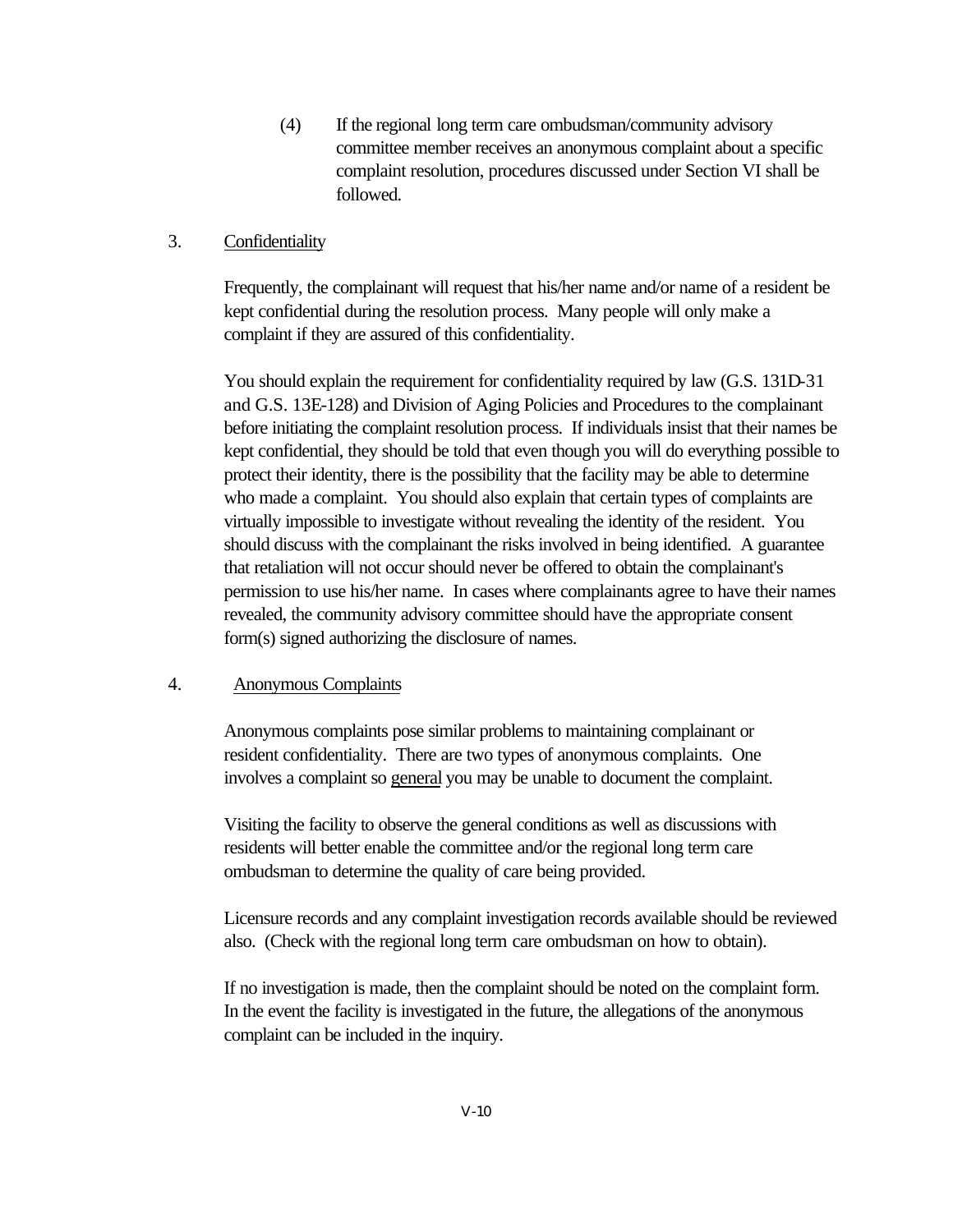The second type of anonymous complaint is specific and surrounded by supporting data. For example: In a phone conversation an unidentified resident made the charge that a home had no air-conditioning and the food was inadequate; the food service was not the same as described in the menu plan. The caller provided the name and address of the home and hung up.

Because there is specific information about the general conditions in this complaint, an investigation can be made.

#### B. **COMPLAINT INVESTIGATIONS**

Investigation is at the heart of any complaint resolution process. The investigation determines whether the complaint is valid and gathers information necessary to resolve it. This section will cover classifying and analyzing the complaint, organizing a strategy for investigation techniques, and assessing the facts uncovered in the investigation.

#### 1. Clarify and Analyze the Complaint

#### a. Get a clear statement of the complaint.

After a complaint has been received, the complaint will need to be clarified in order to determine how to pursue complaint resolution effectively. The following objectives should be met during this phase: Contact the person who made the complaint. Try to get as many facts as possible. Most people who make a complaint about conditions in long-term care facilities need help focusing on the actual problem. Often people will call or write about a complaint that involves several problems. These need to be stated separately and ranked in order of importance. Also, problems often are stated in sweeping terms ("the food there is terrible") and you will need to work with the complainant to pinpoint what it is about the food that makes it unacceptable. Be sure that you have clearly defined the complaint and that it is mutually understood by you and the complainant. Be aware of how the complainant's physical, mental, and emotional condition can affect or relate to the complaint. Some of the more seriously ill residents may be taking medication that could affect their thinking processes. Also, there may be complainants with severe memory lapses, fears of retribution from staff, or a very weak understanding of their own problems. It is frequently necessary to assist the complainant in stating and clarifying the complaint. However, try to remain unbiased. Be an objective listener. Do not assume that the complaint is valid or the resident is too ill to know what he is talking about without a thorough investigation into all the facts of the complaint.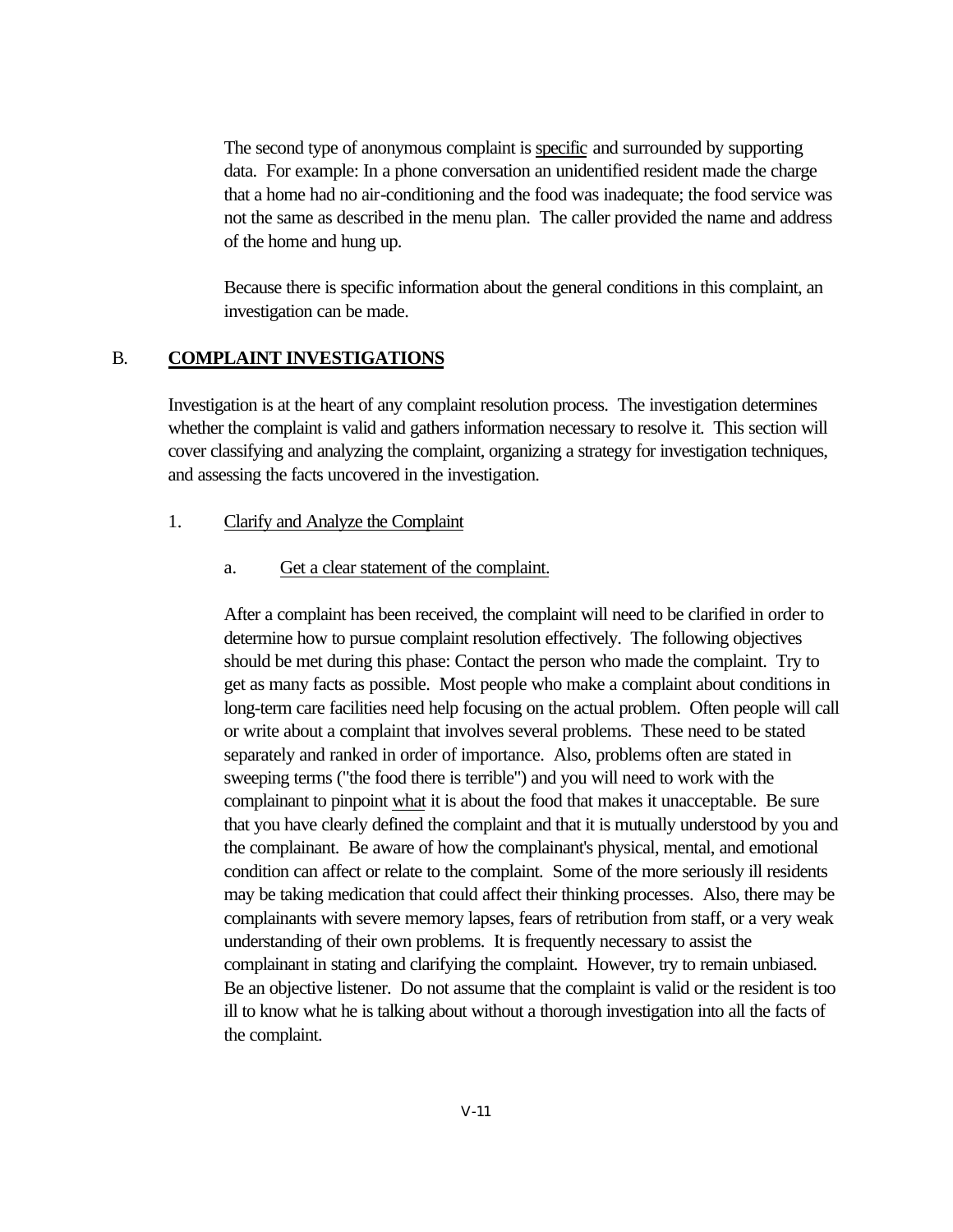#### b. Categorize the Complaint

The community advisory committee should now determine what type of complaint this is. Does this complaint involve the rights of a specific resident, or is it a complaint about the general conditions of the home? Who is the complainant and has the complainant requested his/her name be kept confidential? Is the complaint anonymous? Is the complaint vague or specific? Answering these questions will help you determine how to proceed with your investigation. The community advisory committee is responsible for determining which of the complaints it receives it can properly investigate. If the community advisory committee elects not to pursue complaint resolution, the complaint should be referred to the regional long term care ombudsman, the Division of Facility Services or the county department of social services. G.S. 108A-105 mandates that complaints received that appear to involve an immediate threat to the health, welfare, or safety of any resident(s) must be referred immediately to the county department of social services director (or his/her designee). It is the responsibility of the county department of social services to designate one person to whom the community advisory committee should refer complaints.

#### c. Identify the Significant Persons/Resources

You should ask yourselves: Who is responsible and who has the power to do something about it? It is important to gather names, phone numbers and addresses of all people who might have some role in the situation including physicians, pharmacists, social workers, etc. A complaint about resident care could include the complainant, the resident, the facility staff, and the facility administrator.

#### d. Identify Relevant Agencies

Complaints may involve a public or private agency. Complaints about resident care, for example, may involve a hospital or other health care facility. A problem concerning Medicaid, Supplemental Security Income or State/County Special Assistance for Adults most likely would involve the county department of social services. You will need to identify any other agencies that may play a role in the problem and become familiar with their areas of responsibilities. The regional long term care ombudsman can provide technical assistance in identifying appropriate agencies.

#### e. Identify Steps Already Taken by the Complainant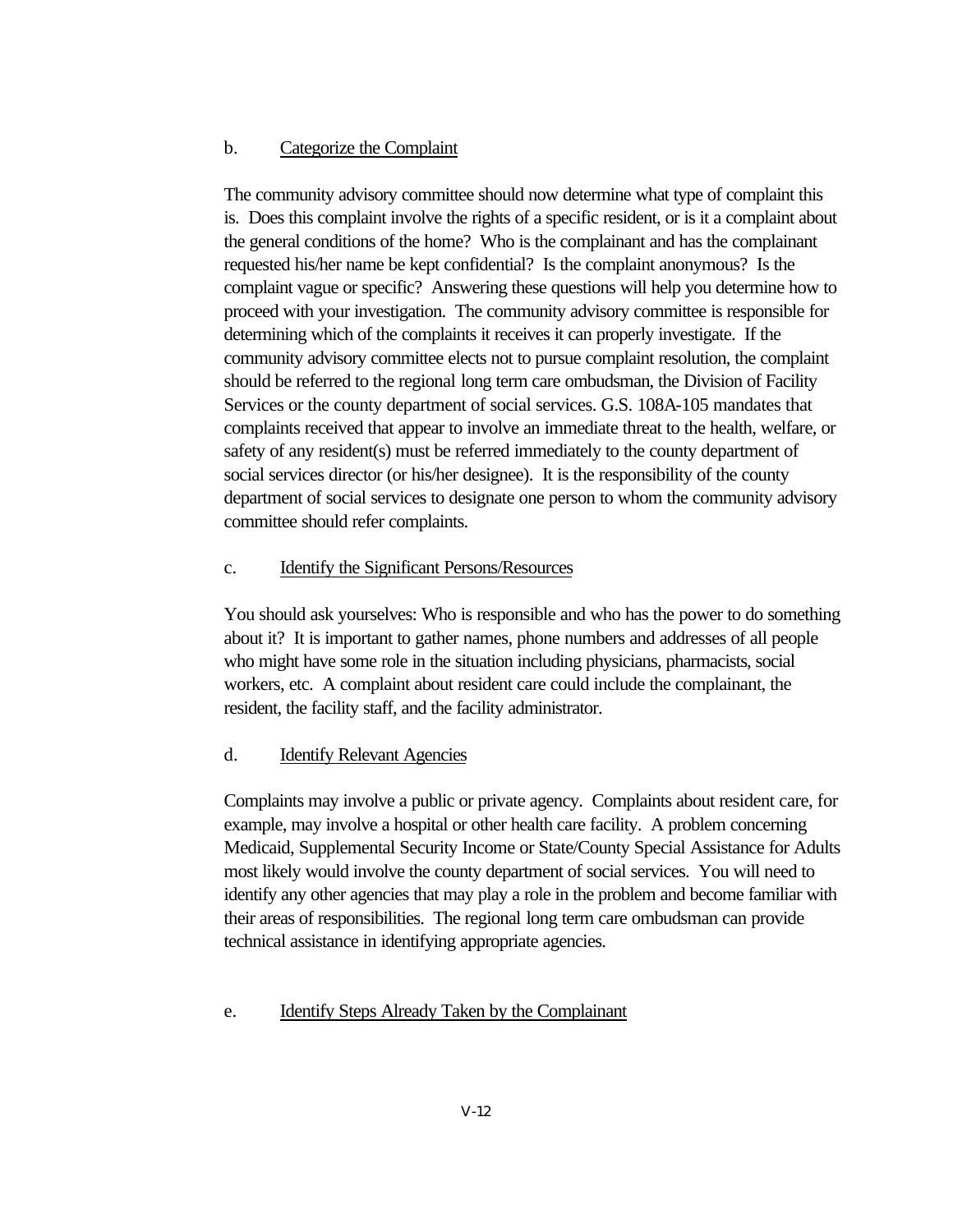If the complainant has taken some action, you will need to know this. For example, has the complainant talked with anyone at the facility, such as the administrator or supervisor in charge. Have there been any meetings with staff? Has there been any correspondence regarding the case to local or state agencies responsible for monitoring the homes or to others? If the complainant has not attempted to deal with the complaint yet, the community advisory committee is then in a position to suggest possible steps that the complainant can take. Advice of this nature helps the complainant to learn self-advocacy.

#### f. Identify Information Gaps that Might Require Research

Determine what regulations or records need to be reviewed. Determine who needs to be interviewed to obtain more information. Decide what should be observed when you visit the facility.

#### 2. Organizing a Strategy for Investigation

A plan of action for investigating complaints should be developed. This involves determining who will be involved in the complaint resolution process. This activity should be coordinated by the committee chairperson and the chairperson should be kept informed at all times of the results of the investigation as it is carried out.

#### 3. Investigation Techniques

#### a. Observation in the Facility

Investigative observation is more than casually looking at something. It is a method of obtaining information, which uses the senses to receive information which is not available through other techniques and which supplements other techniques of collecting information. It is a planned, disciplined approach to using the five senses.

Many complaints can only be understood and verified by sharing in the experience of the complainant. Complaints that have to do with items such as staffing, sanitary conditions, and food often can only be fully checked out through observation. You should approach a situation requiring investigative observation with an open mind and understanding of what is observed. Having an open mind means that the observation will be interpreted without emotional bias.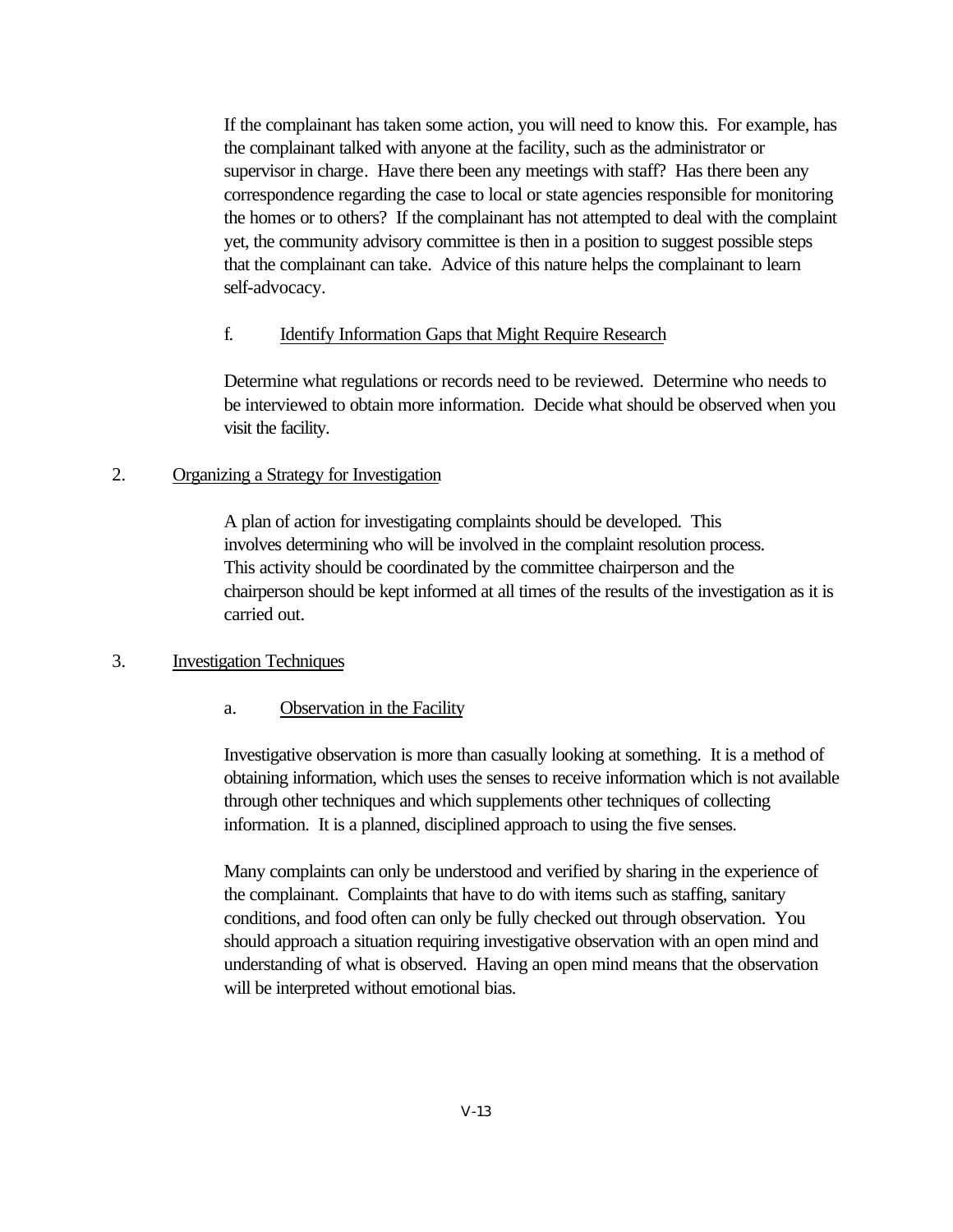Having an understanding of what is observed means the ability to recognize the implications of what is observed and concentrating on the relevant data. During an investigative observation it is crucial for you to be as impartial as possible. If the observer only looks for evidence that fits a preconceived notion or theory, other evidence may be missed or much of the evidence may be misinterpreted. Also, keep in mind that simply by being there you may have an effect on what's going on. Plan your visit for a time when you may have less of an effect and try to maintain the objective observer role. Any attempts to cover up or evade issues should be noted.

Finally, be aware of your personal reactions to your observations, and control them, i.e., you don't show approval or censure of any particular occurrence. Hold an exit conference with administrator(s) or his/her representative(s) specifying allegations and findings (if conclusive), and indicating if the investigation is concluded or will continue.

#### b. Interview

Interviewing is a primary component of complaint investigation. In order to discover the facts of a case (who, what, when, where, why, and how), you might interview a resident, an administrator, the facility staff, or an employee of another agency or institution. One of the elements that you must remember is that the interview itself is a social situation, and the relationship between you and the interviewee will affect what is said. Although you will want to direct the interview in order to achieve its goals, most of the time will be spent listening. You should be alert to more than spoken word. Facial expressions, voice inflection, eye contact, gestures and general behavior should be noted. More may be learned from an interviewee's body language than from his/her comments. In many cases, more can be learned from what is not said than from what is said.

During all interviews observe the following guidelines:

- maintain objectivity;
- try to establish rapport before addressing the problem;
- explain the purpose of the interview and the function of the community advisory committee;
- encourage a response about the problem area by using open-ended questions, (such as, "Can you tell me more about the food here?");
- attempt to obtain specific details and facts through the use of closed-ended questions (such as, "Are you getting enough to eat?");
- use language that is easy to understand and explain any technical terms;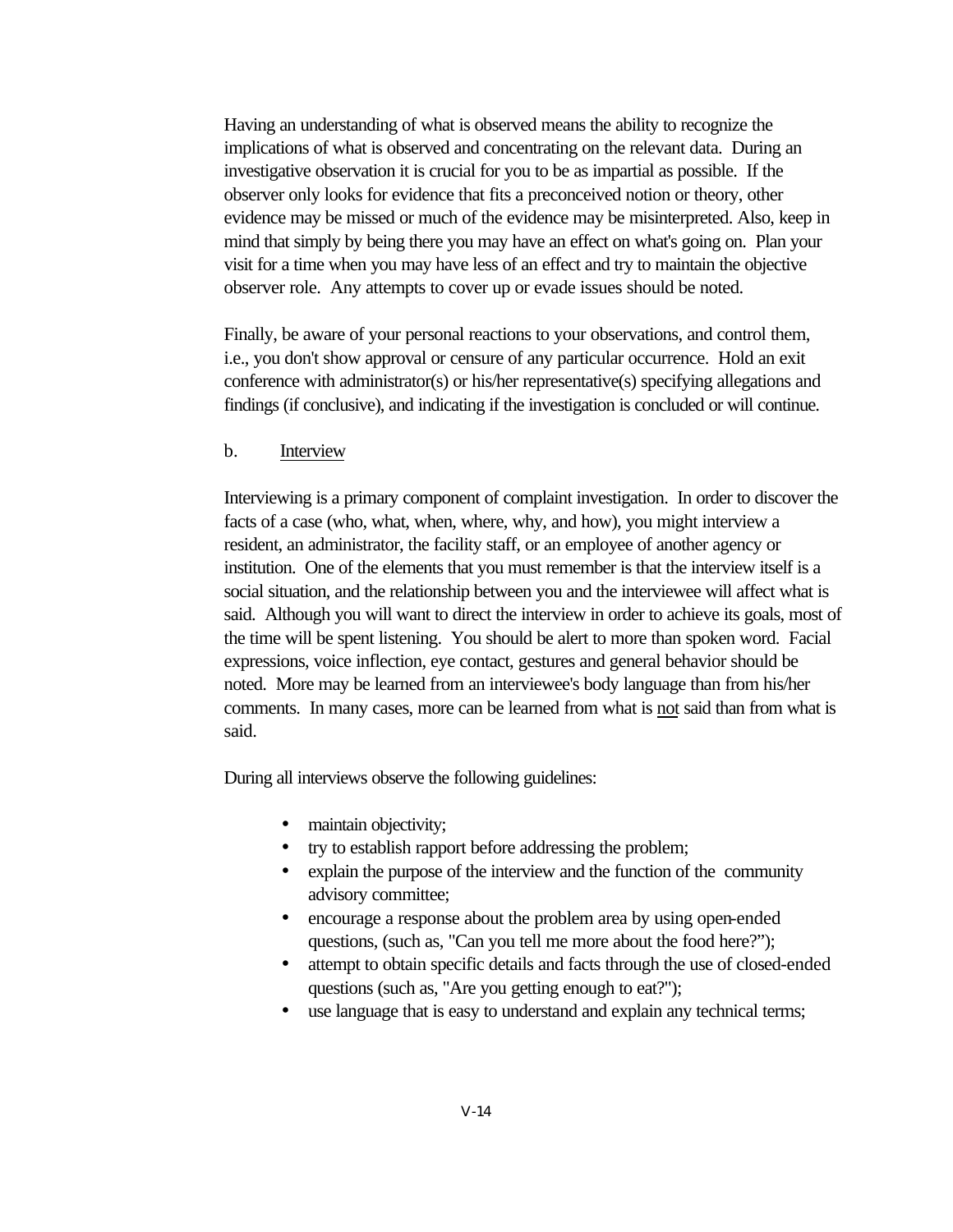- guide the interview toward the desired goals, yet be flexible enough to adjust the goals according to any new information received;
- listen carefully in order to be able to distinguish between fact and fiction;
- .let the interviewee know when the interview is about to end and summarize what has been accomplished; and
- explain how the information will be used and other steps anticipated in conducting the investigation. Also explain what, if any, future involvement the person being interviewed can expect.

At the beginning of a resident interview, inform the resident of the confidentiality requirements regarding written consent for disclosure of names of the complainant(s). In addition, it is extremely important to avoid making promises to the resident regarding resolution of the problem. At the conclusion of the interview secure the resident's consent to the planned course of action before proceeding.

The interview should be written up as quickly as possible after its conclusion.

NOTE: The administrator or, in his/her absence, the supervisor-in-charge should be interviewed first in every complaint investigation. This is sometimes called the entry conference. He/she may not be aware of every problem in the home and may not be able to provide information. However, he/she should be included in each investigation for the following reasons:

- to seek the administrator's assistance in identifying individuals who can contribute information regarding this case;
- he/she is ultimately responsible; and
- to develop and maintain a relationship with the administrator which may be useful in future work.

## c. Examine Records and Official Documents

Some of the records and documents that might provide information to verify or discredit a complaint are:

- The resident's health records with written consent.
- Copies of bills, letters, written agreements, house rules, etc. (e.g. an admission contract, grievance procedures).
- Inspection reports, license applications, and complaint investigation reports (maintained by the Division of Facility Services and the county department of social services).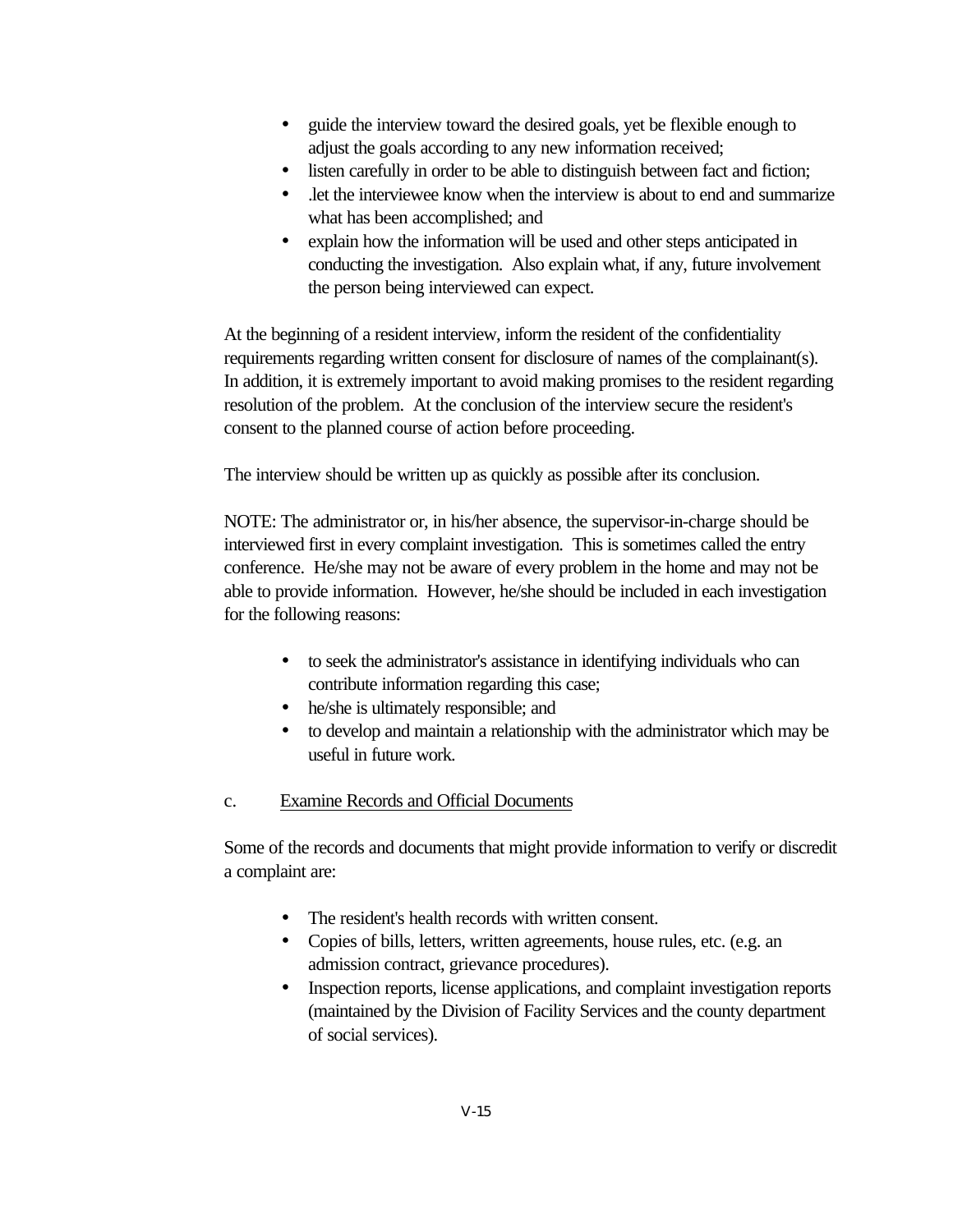Although health records are useful there are two problems which may arise regarding them. First, health records are confidential. The resident or the legal guardian if one has been appointed, must sign a written statement authorizing release of the records.

Second, health records are often not totally complete and/or accurate. Records are sometimes filled out hurriedly. If the records are available to review there may be portions that you do not understand. You must determine if an interpretation of medical information is needed. Committee members may decide that the complaint should be referred to the regional long term care ombudsman or the appropriate licensure agency for action if there are no appropriately licensed professionals on the committee, (i.e. nurses, dietitians, etc.) to interpret medical information.

#### 4. Assess all Information Collected to either Verify or Discredit the Complaint

A complaint is verified if it is shown that the alleged problem does exist or did occur. Verifying a complaint does not involve repeating the investigatory process. It is the final step in the investigating process.

Verification provides an opportunity for you to review what has been done on the complaint and to determine whether you have sufficient reason to proceed with complaint resolution. Throughout the complaint investigation the community advsiory committee should meet to analyze the case in order to try to answer the following questions:

- Is there a problem?
- Why did the problem occur?
- What evidence is available to show what happened?
- What justification or explanation does the facility give for the situation?
- Who, if anyone, is at fault in causing the problem?

Answering these questions will help you to verify or discredit the complaint, and provide the information you need to select a resolution strategy.

After the community advisory committee has investigated the complaint and attempted to substantiate it, there may appear to be no basis for the complaint. At this point, you should explain the situation to the complainant and encourage the complainant to contact you if there are any further developments. The fact that you investigated the case may help the complainant to get some resolution of the problem. You should also explain that not substantiating the complaint does not mean that you question the honesty or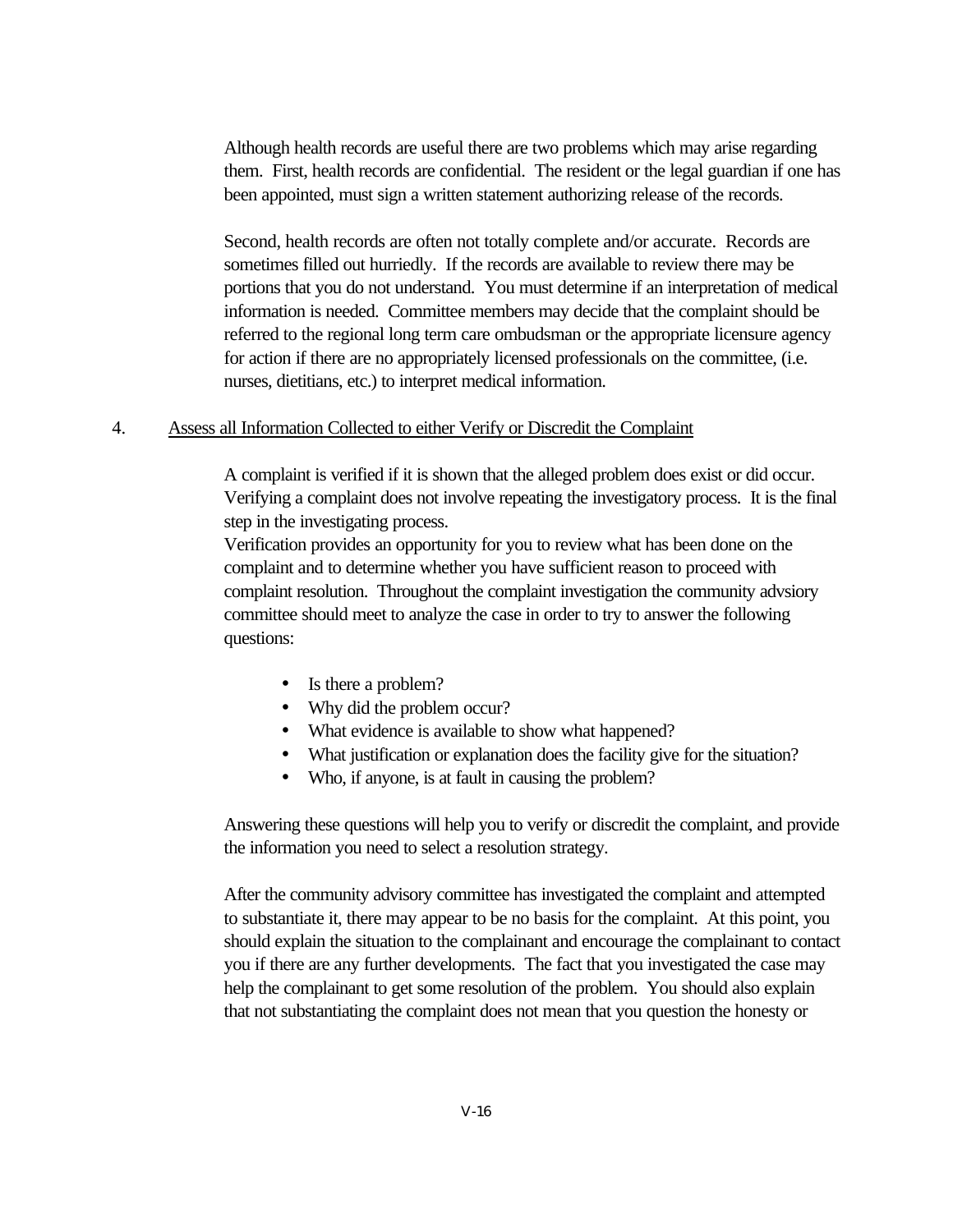sincerity of the complainant. Finally, you should discuss any alternative steps that might be available.

For example, there may be another agency better suited to deal with the complainant's concern. In some cases there may be a reason for suggesting that the resident consider moving to another home or a different type of facility.

## C. **COMPLAINT RESOLUTION**

## 1. Factors to Recognize and Respect in Pursuit of Resolution

The community advisory committee cannot expect to resolve every complaint. Some complaints are unreasonable. You must have a realistic understanding of what changes the committee can or cannot effect. Don't be surprised if you discover there is nothing you can do about a complaint even when the data indicates it is both verified and valid. You may refer the problem to other sources/agencies for assistance in negotiating/solving.

The second factor you should keep in mind is that a resolution is not always clear cut and decisive. Many complaints are so complex that pieces of the total complaint pass through periods of relative states of resolution. Each one of the items of a complaint can be resolved for a time, but can be thwarted by chronic reoccurrence of the problems.

## 2. Complaint Negotiation

Negotiation is bargaining with another party in an effort to arrive at an agreement. However, while negotiation is often thought of as a tense encounter between two hostile parties, it is in many cases a peacemaking activity. However, in any negotiation, no matter how amiable, both sides are attempting to realize or achieve their particular and usually opposite agenda.

You will usually not be negotiating from a position of power; that is, you do not possess something that the opposing party (usually the administrator) wants or desires. However, with the knowledge of the law and regulations, adequate preparation, and understanding of the facts of the situation, you will be able to convince the opposing party of the soundness and correctness of your position.

a. Preparing for the Negotiation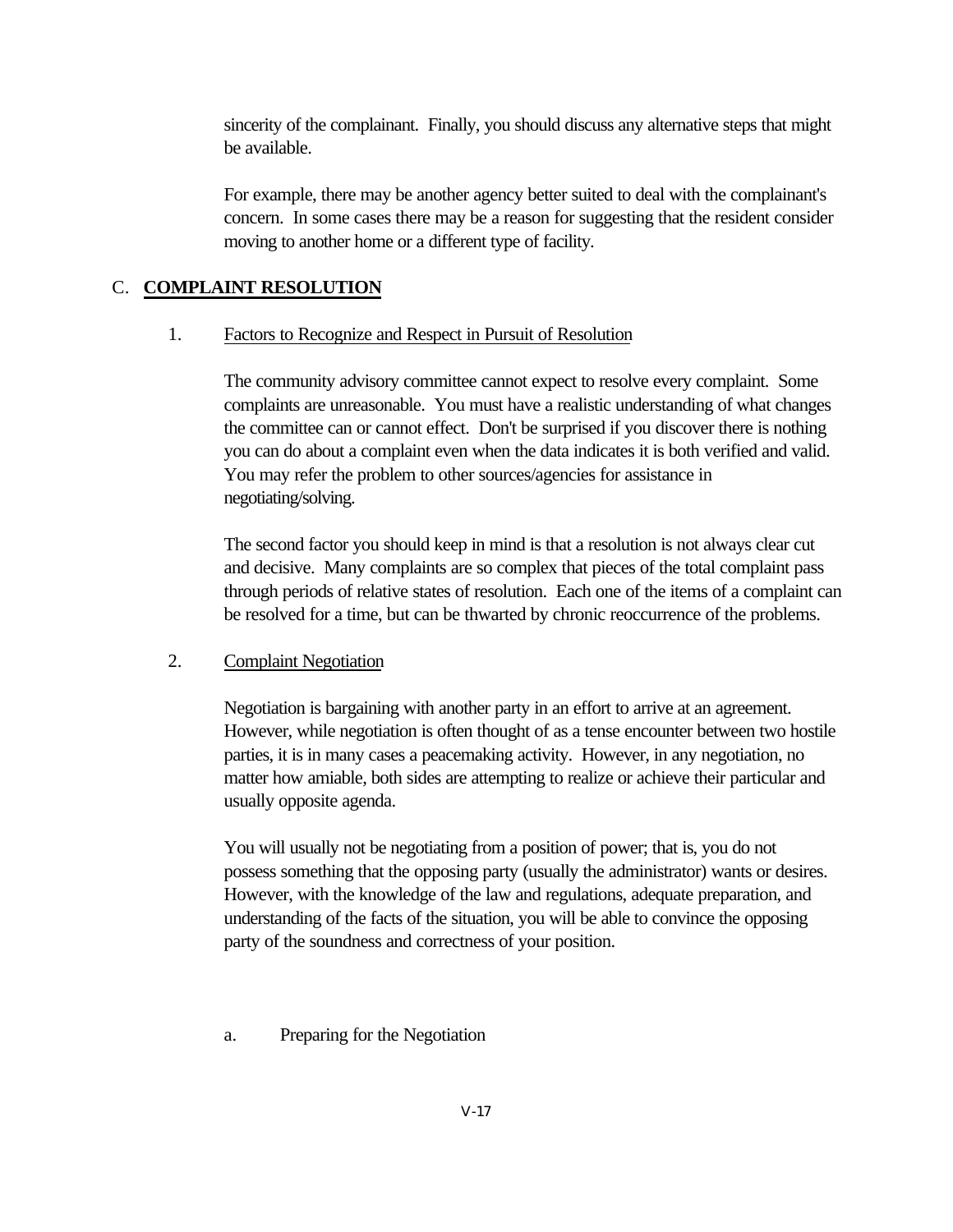Adequate preparation for negotiation can never be minimized. Before the negotiation session, an agenda should be prepared so that the discussion does not get sidetracked. Remember that you will not be able to develop your case during the negotiation but must have it fully outlined and prepared in advance of the actual session. Keep the materials which you take to the negotiation session as brief as possible so that you do not become tangled up in trying to find materials which you have brought along.

It is critical that you know whom you are representing, what changes the client wants, and in what areas you will consider a compromise. Negotiations should not be entered into without knowing what can and cannot be done by all parties to achieve the desired results. This means that you will have to prepare both sides of the argument; knowing your weak points and theirs will enable you to maneuver creatively around them. Be prepared to concede points that will not affect the ultimate outcome of the negotiation and have clearly in mind the range of settlement positions that would be acceptable. This kind of preparation will give you the confidence resulting in control of the agenda and the flow of the discussion itself.

- b. Negotiation Strategies
	- (1) Be Reasonable

Being reasonable never requires you to give up more than you want to. It is simply a matter of showing the other side that you are willing to listen and respond to their issues and that you expect them to do the same.

A reasonable attitude helps to diffuse an atmosphere of tension that might have built up as the problem neared the negotiation state. It also can be a disarming strategy when the other side expects you to come in shouting threats.

Another facet of being reasonable is avoiding highly rhetorical arguments of polarized positions. Rather than accusing a facility operator of being "cruel" or "heartless," explain the position of the resident in a cool but articulate manner. Let the facts speak for themselves.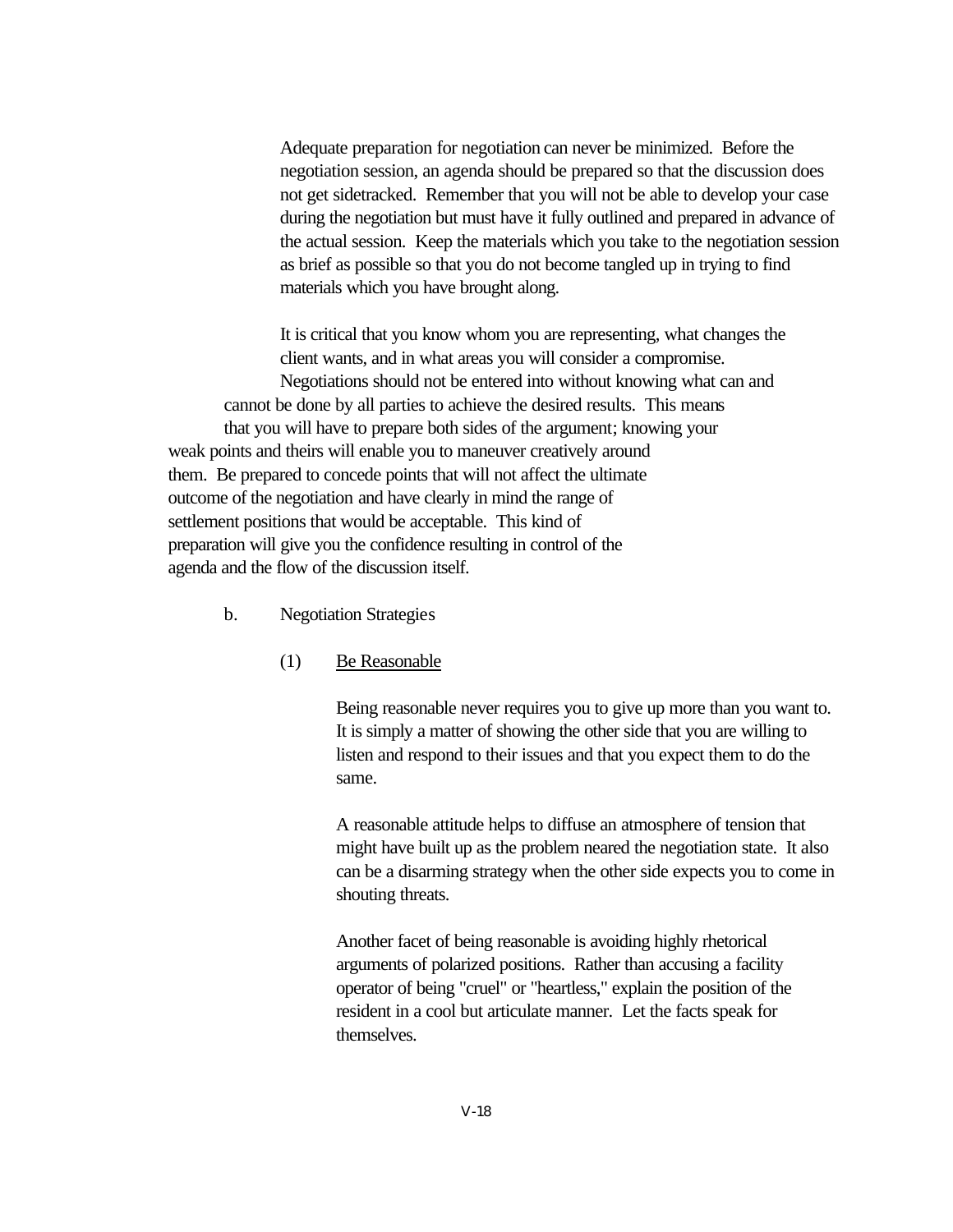A third part of being reasonable is to show a certain amount of empathy with the other side. While you obviously want to represent the resident, it is first necessary to fully understand the other side's position. This will reveal possible areas of compromise and at the same time prepare you to better oppose those positions with which you disagree. An empathetic attitude also encourages one's opponent to divulge information more freely. (See Appendix E for "Key Points in Persuading").

#### (2) Rebuttal

If you have adequately prepared your opponent's position you can be ready to challenge any statements he makes. But first, keep in mind how important it is not only to allow the opponent sufficient time to make his point but also to listen carefully to all that he says. It is helpful to restate the opponent's expressed position to confirm for yourself and the opponent your understanding of it. Many times your questioning of his position will show him the feebleness of his stand and assist in furthering your goal.

Another approach is to bring out points in opposition to an opponent's statement as follows:

- The facts as they know them are incorrect. (You should have supporting documentation of what the facts on behalf of your position are).
- The facts as they are applied are incorrect.
- The proposed action is opposed to general policy considerations.
- The proposed action is contrary to the best interest of the client.
- The opponent is mistaken in their interpretation of rules, regulations or the law.
- Your client is either an exception to or not included in the policy, regulation, or law being applied. (The reasons why this is the case should be set forth and be handy for your use).

Your statements will be convincing if you have a thorough knowledge of the issues. Be careful not to antagonize an opponent by an overly forceful presentation.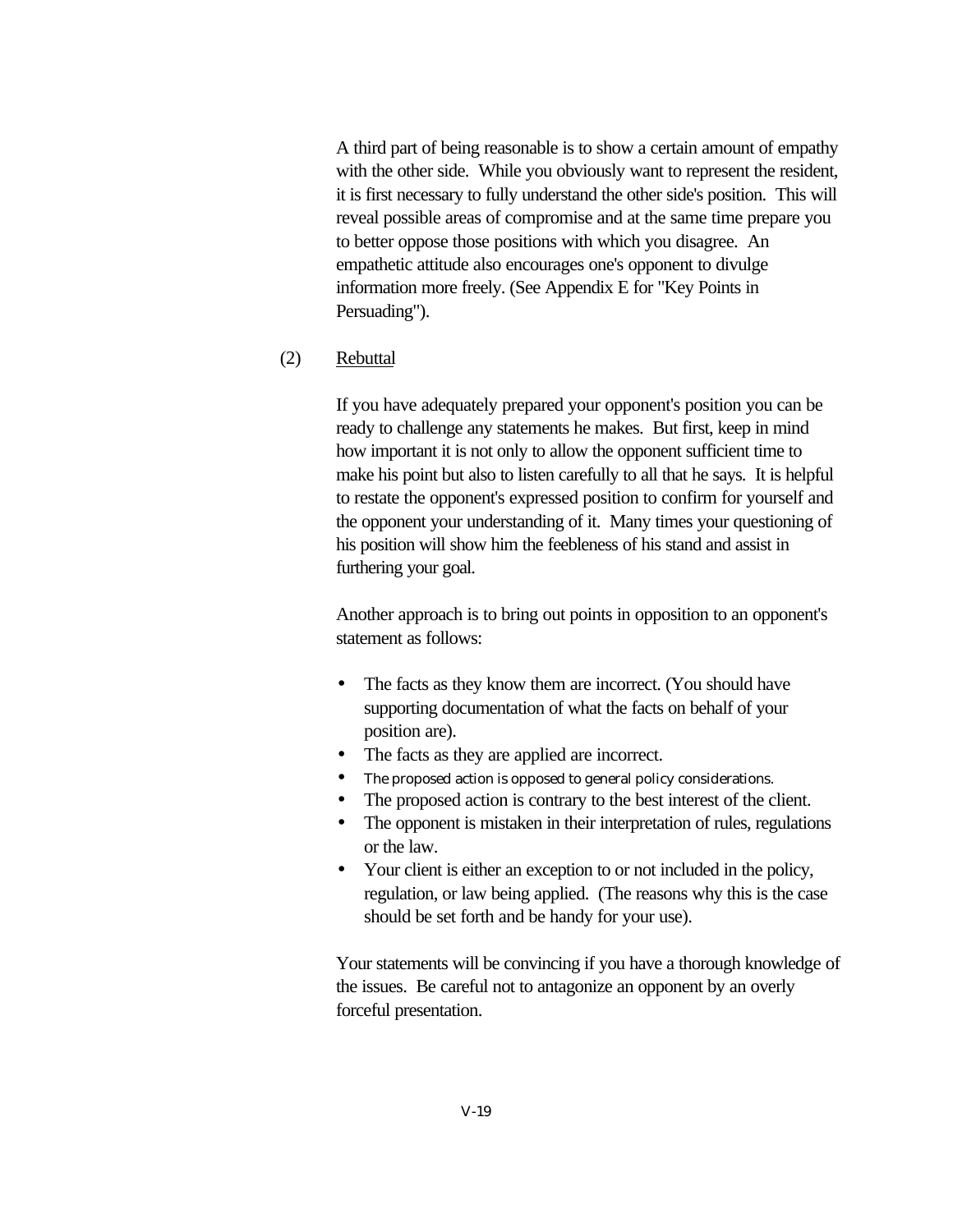## D. **COMPLAINT RESOLUTION FOLLOW-UP**

The community advisory committee should have a program to follow-up on complaint resolution. The purposes of the follow-up are to:

- 1. Verify that the resolution of the complaint has in fact occurred;
- 2. Assure the complainant that everything possible has been done;
- 3. Monitor the continued performance of the agreed upon action;
- 4. Report unresolved complaints to appropriate regulatory agencies.

Complaints should be followed up at one or two regular intervals, such as 30-90 days after resolution. At this point, the community advisory committee should determine if anything has gone wrong and take further action if necessary. Remember that no action should be taken without the permission of the complainant and/or the resident involved.

## E. **DOCUMENTATION OF THE COMPLAINT RESOLUTION PROCESS**

Enough cannot be said about the importance of accurately documenting the events that occur in every step of the complaint process.

Documentation can prevent or reduce mistakes or misunderstandings and can be used to support claims filed in a court of law. Also, if you should have to refer the complaint to another agency for resolution, supportive evidence is crucial and should be reported in a logical, dated sequence.

All documentation should be dated and should ideally include:

- 1. The complaint statement
- 2. The investigation report, including:
	- the investigation plan
	- interview summaries
	- documents reviewed (or summaries of the significant data in those documents as it refers to the complaint)
	- results of observation of facility settings
	- witnesses' statements
	- committee members involved
- 3. Conclusions drawn from a review of data collected.
- 4. Results of the negotiation
	- who agreed to do what and when